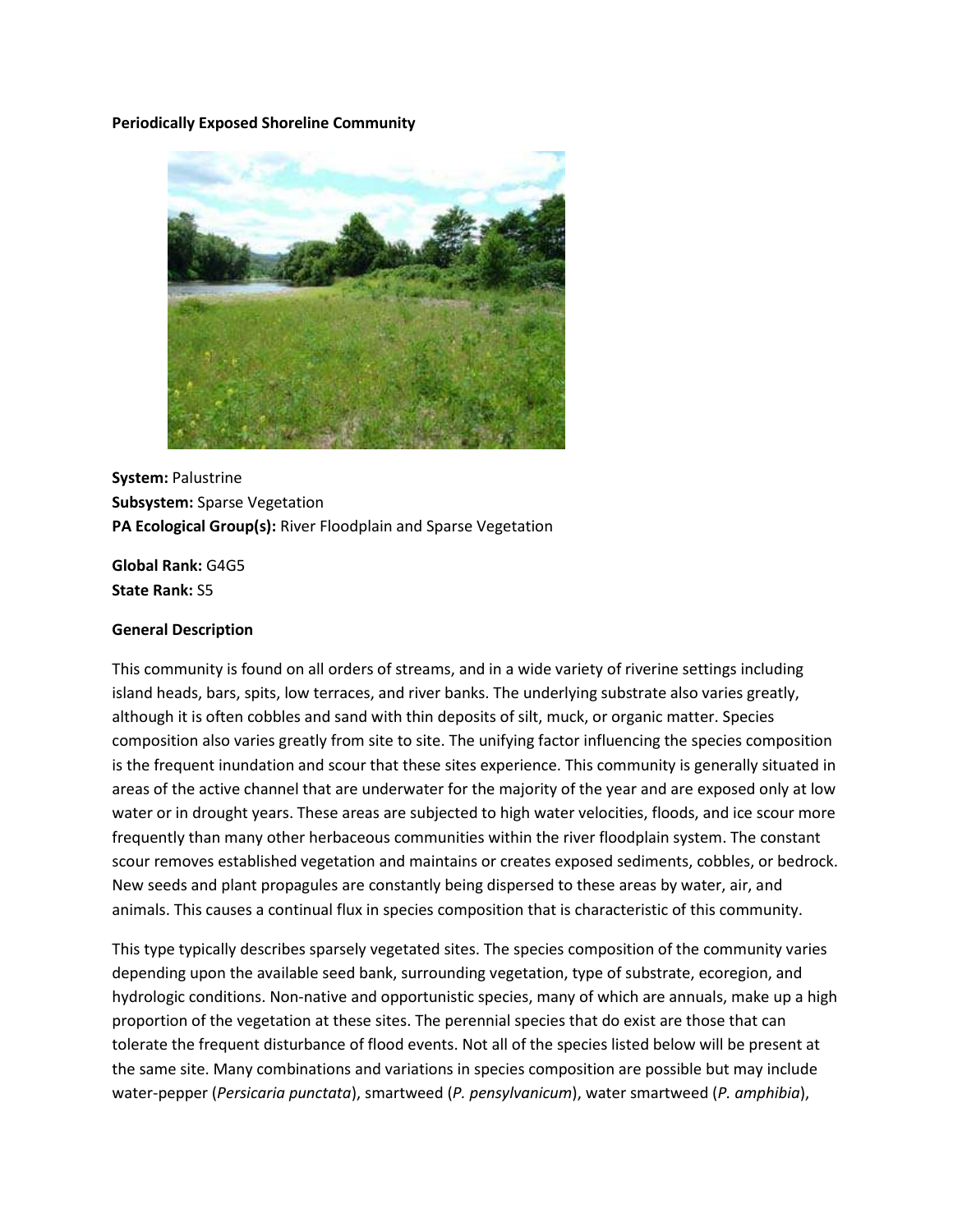straw-colored nutsedge (*Cyperus strigosus*), redroot flatsedge (*Cyperus erythrorhizos*), lovegrass (*Eragrostis frankii*), three-seeded mercury (*Acalypha rhomboidea*), blue vervain (*Verbena hastata*), cordgrass (*Spartina pectinata*), boneset (*Eupatorium perfoliatum*), willow-herb (*Epilobium ciliatum*), pale St. John's-wort (*Hypericum ellipticum*), dwarf St. John's-wort (*H. mutilum*), garden loosestrife (*Lysimachia vulgaris*), swamp-candles (*Lysimachia terrestris*), American barnyard grass (*Echinochloa muricata*), late-flowering thoroughwort (*Eupatorium serotinum*), marsh-purslane (*Ludwigia palustris*), Autumn bent (*Agrostis perennans*), cocklebur (*Xanthium strumarium*), evening-primrose (*Oenothera biennis*), clearweed (*Pilea pumila*), Allegheny monkey-flower (*Mimulus ringens*), false pimpernel (*Lindernia dubia*), bugleweed (*Lycopus uniflorus*), cardinal-flower (*Lobelia cardinalis*), marsh St. John'swort (*Triadenum virginicum*), marsh pennywort (*Hydrocotyle americana*), field horsetail (*Equisetum arvense*), spikerushes (*Eleocharis erythropoda, E. palustris, E. acicularis, E. tenuis,* and *E. obtusa*), rushes (*Juncus acuminatus, Juncus canadensis*), spotted spurge (*Euphorbia maculata*), carpetweed (*Mollugo verticillata*), lady's-thumb (*Persicaria maculosa*), low smartweed (*Persicaria longiseta*),creeping lovegrass (*Eragrostis hypnoides*), and umbrella sedge (*Cyperus squarrosus*). Exotic species found in this community include purple loosestrife (*Lythrum salicaria*), reed canary-grass (*Phalaris arundinacea*), Japanese knotweed (*Fallopia japonica*), and Japanese stiltgrass (*Microstegium vimineum*)

#### **Rank Justification**

Common, widespread, and abundant in the jurisdiction.

## **Identification**

- Found on all orders of streams, and in a wide variety of riverine settings including island heads, bars, spits, low terraces, and river banks
- Sparsely to densely vegetated, comprised of weedy, opportunistic natives and exotic plants
- Substrate is variable
- Maintained by annual episodes of high intensity flooding and ice scour

## **Characteristic Species**

## Shrubs

- Sycamore (*[Platanus occidentalis](http://www.natureserve.org/explorer/servlet/NatureServe?searchName=Platanus+occidentalis)*)
- Silver maple (*[Acer saccharinum](http://www.natureserve.org/explorer/servlet/NatureServe?searchName=Acer+saccharinum)*)
- [Black willow \(](http://www.natureserve.org/explorer/servlet/NatureServe?searchName=Salix+nigra)*Salix nigra*)
- [Sandbar willow \(](http://www.natureserve.org/explorer/servlet/NatureServe?searchName=Salix+exigua)*Salix exigua*)
- [Diamond willow \(](http://www.natureserve.org/explorer/servlet/NatureServe?searchName=Salix+eriocephala)*Salix eriocephala*)
- [Silky willow \(](http://www.natureserve.org/explorer/servlet/NatureServe?searchName=Salix+sericea)*Salix sericea*)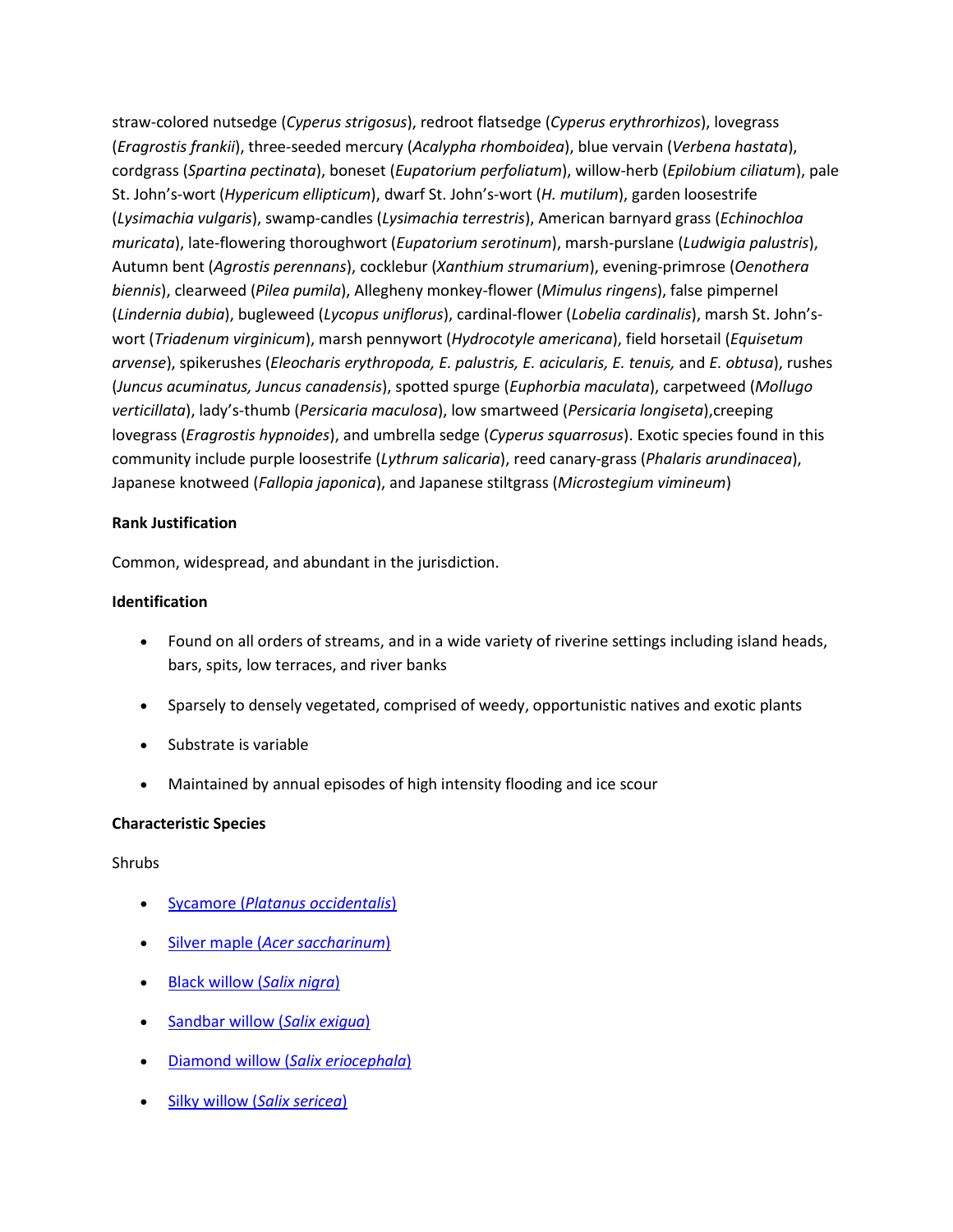- Silky dogwood (*[Cornus amomum](http://www.natureserve.org/explorer/servlet/NatureServe?searchName=Cornus+amomum+ssp.+amomum)*)
- [Speckled alder \(](http://www.natureserve.org/explorer/servlet/NatureServe?searchName=Alnus+incana+ssp.+rugosa)*Alnus incana* ssp. *rugosa*)
- Steeple-bush (*[Spiraea tomentosa](http://www.natureserve.org/explorer/servlet/NatureServe?searchName=Spiraea+tomentosa)*)

Herbs

- [Dotted smartweed \(](http://www.natureserve.org/explorer/servlet/NatureServe?searchName=Polygonum+punctatum%20%20)*Persicaria punctata*)
- Smartweed (*[Persicaria pensylvanica](http://www.natureserve.org/explorer/servlet/NatureServe?searchName=Polygonum+pensylvanicum%20%20)*)
- Water smartweed (*[Persicaria amphibia](http://www.natureserve.org/explorer/servlet/NatureServe?searchName=Polygonum+amphibium%20)*)
- False nutsedge (*[Cyperus strigosus](http://www.natureserve.org/explorer/servlet/NatureServe?searchName=Cyperus+strigosus)*)
- Redroot flatsedge (*[Cyperus erythrorhizos](http://www.natureserve.org/explorer/servlet/NatureServe?searchName=Cyperus+erythrorhizos)*)
- Lovegrass (*[Eragrostis frankii](http://www.natureserve.org/explorer/servlet/NatureServe?searchName=Eragrostis+frankii)*)
- [Three-seeded mercury \(](http://www.natureserve.org/explorer/servlet/NatureServe?searchName=Acalypha+rhomboidea)*Acalypha rhomboidea*)
- Blue vervain (*[Verbena hastata](http://www.natureserve.org/explorer/servlet/NatureServe?searchName=Verbena+hastata)*)
- [Freshwater cordgrass \(](http://www.natureserve.org/explorer/servlet/NatureServe?searchName=Spartina+pectinata)*Spartina pectinata*)
- Boneset (*[Eupatorium perfoliatum](http://www.natureserve.org/explorer/servlet/NatureServe?searchName=Eupatorium+perfoliatum)*)
- Pale St. John's-wort (*[Hypericum ellipticum](http://www.natureserve.org/explorer/servlet/NatureServe?searchName=Hypericum+ellipticum)*)
- [Dwarf St. John's-wort \(](http://www.natureserve.org/explorer/servlet/NatureServe?searchName=Hypericum+mutilum)*Hypericum mutilum*)
- [Garden loosestrife \(](http://www.natureserve.org/explorer/servlet/NatureServe?searchName=Lysimachia+vulgaris)*Lysimachia vulgaris*)
- Swamp-candles (*[Lysimachia terrestris](http://www.natureserve.org/explorer/servlet/NatureServe?searchName=Lysimachia+terrestris)*)
- Barnyard-grass (*[Echinochloa muricata](http://www.natureserve.org/explorer/servlet/NatureServe?searchName=Echinochloa+muricata)*)
- Late eupatorium (*[Eupatorium serotinum](http://www.natureserve.org/explorer/servlet/NatureServe?searchName=Eupatorium+serotinum)*)
- Marsh-purslane (*[Ludwigia palustris](http://www.natureserve.org/explorer/servlet/NatureServe?searchName=Ludwigia+palustris)*)
- Autumn bent (*[Agrostis perennans](http://www.natureserve.org/explorer/servlet/NatureServe?searchName=Agrostis+perennans)*)
- Common cocklebur (*[Xanthium strumarium](http://www.natureserve.org/explorer/servlet/NatureServe?searchName=Xanthium+strumarium)*)
- [Evening-primrose \(](http://www.natureserve.org/explorer/servlet/NatureServe?searchName=Oenothera+biennis)*Oenothera biennis*)
- Clearweed (*[Pilea pumila](http://www.natureserve.org/explorer/servlet/NatureServe?searchName=Pilea+pumila)*)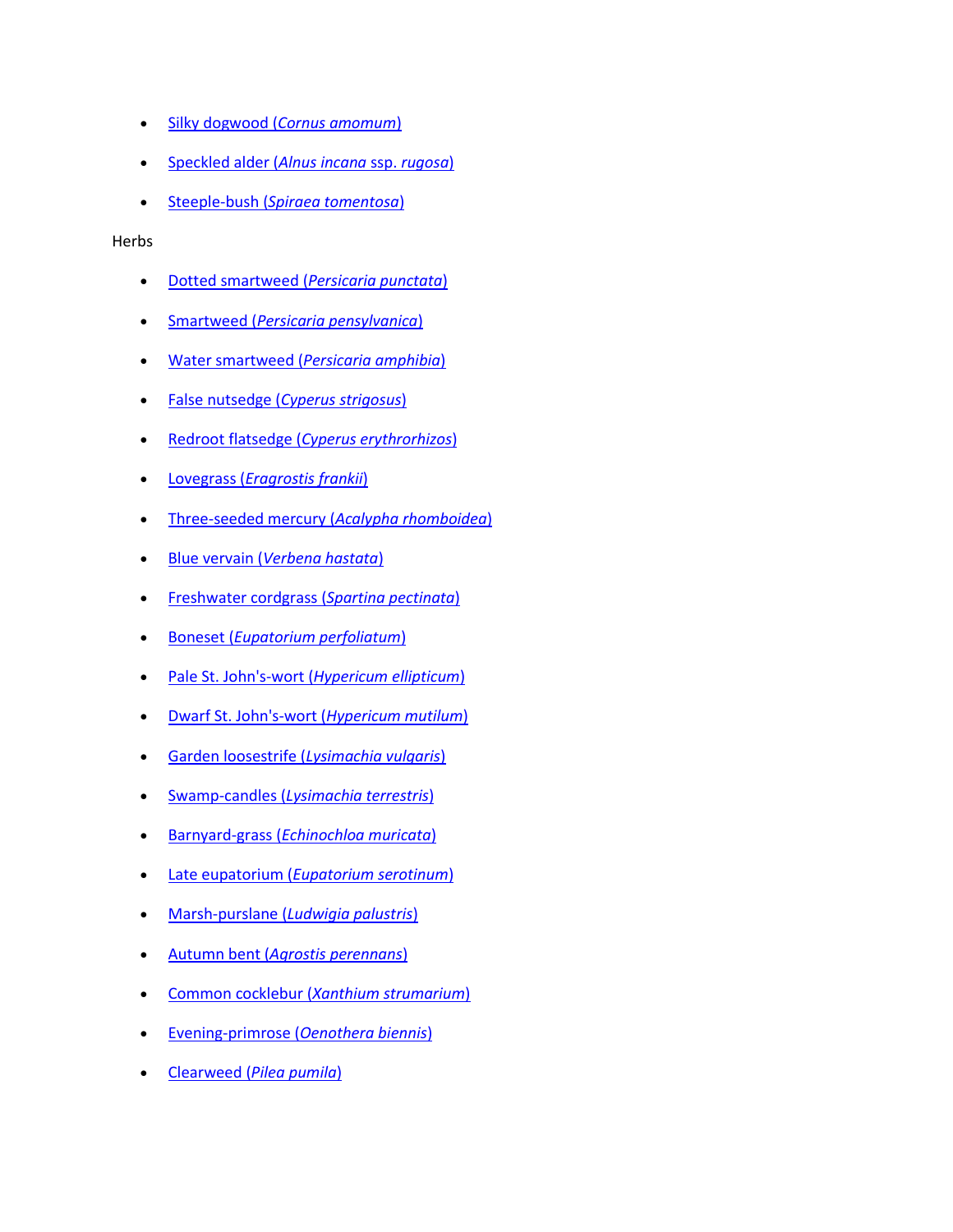- [Allegheny monkey-flower \(](http://www.natureserve.org/explorer/servlet/NatureServe?searchName=Mimulus+ringens)*Mimulus ringens*)
- [False pimpernel \(](http://www.natureserve.org/explorer/servlet/NatureServe?searchName=Lindernia+dubia)*Lindernia dubia*)
- Bugleweed (*[Lycopus uniflorus](http://www.natureserve.org/explorer/servlet/NatureServe?searchName=Lycopus+uniflorus)*)
- Cardinal-flower (*[Lobelia cardinalis](http://www.natureserve.org/explorer/servlet/NatureServe?searchName=Lobelia+cardinalis)*)
- [Marsh St. John's-wort \(](http://www.natureserve.org/explorer/servlet/NatureServe?searchName=Triadenum+virginicum)*Triadenum virginicum*)
- Marsh pennywort (*[Hydrocotyle americana](http://www.natureserve.org/explorer/servlet/NatureServe?searchName=Hydrocotyle+americana)*)
- Field horsetail (*[Equisetum arvense](http://www.natureserve.org/explorer/servlet/NatureServe?searchName=Equisetum+arvense)*)
- Spike-rush (*[Eleocharis erythropoda](http://www.natureserve.org/explorer/servlet/NatureServe?searchName=Eleocharis+erythropoda)*)
- [Creeping spike-rush \(](http://www.natureserve.org/explorer/servlet/NatureServe?searchName=Eleocharis+palustris)*Eleocharis palustris*)
- Needle spike-rush (*[Eleocharis acicularis](http://www.natureserve.org/explorer/servlet/NatureServe?searchName=Eleocharis+acicularis)*)
- [Slender spike-rush \(](http://www.natureserve.org/explorer/servlet/NatureServe?searchName=Eleocharis+tenuis+var.+pseudoptera)*Eleocharis tenuis* var. *pseudoptera*)
- [Wright's spike-rush \(](http://www.natureserve.org/explorer/servlet/NatureServe?searchName=Eleocharis+obtusa)*Eleocharis obtusa*)
- [Sharp-fruited rush \(](http://www.natureserve.org/explorer/servlet/NatureServe?searchName=Juncus+acuminatus)*Juncus acuminatus*)
- Canada rush (*[Juncus canadensis](http://www.natureserve.org/explorer/servlet/NatureServe?searchName=Juncus+canadensis)*)
- Water-willow (*[Justicia americana](http://www.natureserve.org/explorer/servlet/NatureServe?searchName=Justicia+americana)*)
- Spotted spurge (*[Euphorbia maculata](http://www.natureserve.org/explorer/servlet/NatureServe?searchName=Chamaesyce+maculata)*)
- Carpetweed (*[Mollugo verticillata](http://www.natureserve.org/explorer/servlet/NatureServe?searchName=Mollugo+verticillata)*)
- Lady's-thumb (*[Persicaria maculosa](http://www.natureserve.org/explorer/servlet/NatureServe?searchName=Polygonum+persicaria%20)*)
- Low smartweed (*[Persicaria longiseta](http://www.natureserve.org/explorer/servlet/NatureServe?searchName=Polygonum+caespitosum+var.+longisetum%20)*)
- Creeping lovegrass (*[Eragrostis hypnoides](http://www.natureserve.org/explorer/servlet/NatureServe?searchName=Eragrostis+hypnoides)*)
- Umbrella sedge (*[Cyperus squarrosus](http://www.natureserve.org/explorer/servlet/NatureServe?searchName=Cyperus+squarrosus)*)
- Slender fimbry (*[Fimbristylis autumnalis](http://www.natureserve.org/explorer/servlet/NatureServe?searchName=Fimbristylis+autumnalis)*)

Exotic Species

- [Purple loosestrife \(](http://www.natureserve.org/explorer/servlet/NatureServe?searchName=Lythrum+salicaria)*Lythrum salicaria*)
- Reed canary-grass (*[Phalaris arundinacea](http://www.natureserve.org/explorer/servlet/NatureServe?searchName=Phalaris+arundinacea)*)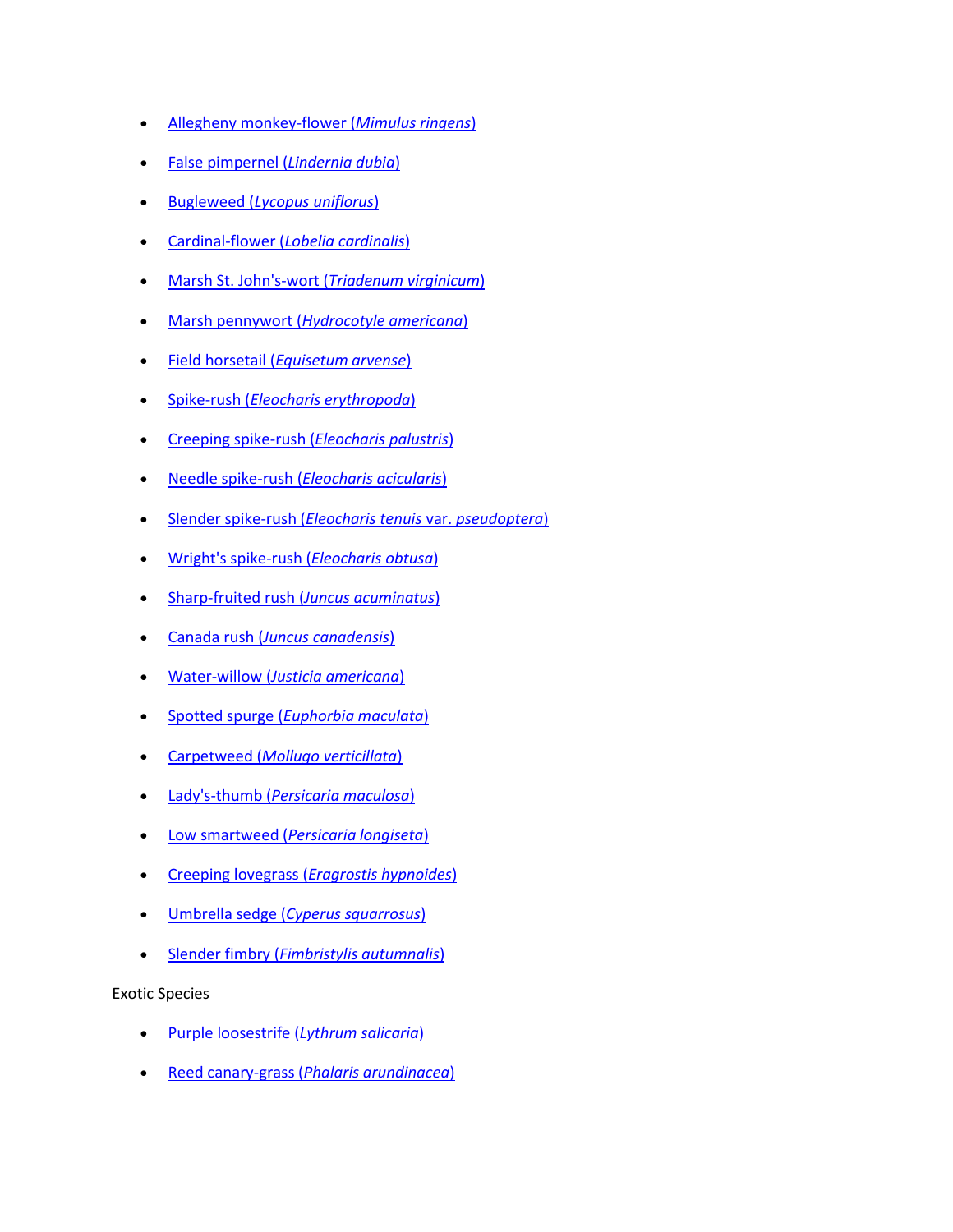- [Japanese knotweed \(](http://www.natureserve.org/explorer/servlet/NatureServe?searchName=Polygonum+cuspidatum)*Fallopia japonica*)
- Japanese stiltgrass (*[Microstegium vimineum](http://www.natureserve.org/explorer/servlet/NatureServe?searchName=Microstegium+vimineum)*)

## **International Vegetation Classification Associations:**

[Northeastern Temperate Cobble Scour Rivershore](http://www.natureserve.org/explorer/servlet/NatureServe?searchCommunityUid=ELEMENT_GLOBAL.2.684638) (CEGL006536)

#### **NatureServe Ecological Systems:**

[Central Appalachian River Floodplain \(](http://www.natureserve.org/explorer/servlet/NatureServe?searchSystemUid=ELEMENT_GLOBAL.2.723001)CES202.608)

## **Origin of Concept**

Zimmmerman 2008, PNHP 2010. Natural Resources Inventory and Management Recommendations for Ohiopyle State Park.Report to Bureau of State Parks Pennsylvania Department of Conservation and Natural Resources. Pittsburgh, PA

## **Pennsylvania Community Code**

na : Not Available

#### **Similar Ecological Communities**

The Floodplain Scour Community is also sparsely vegetated and subject to frequent, high intensity flooding and ice scour events. However, this type is limited to rock outcrops along river floodplains, plants grow in the soil that accumulates between large boulders and cracks in the bedrock, while the Periodically Exposed Shoreline Community grows on alluvial deposits, including sand, silt, and gravel.

## **Fike Crosswalk**

None. This type is new to the Pennsylvania Plant Community Classification developed from river floodplain classification studies in the Susquehanna and Ohio River Basins.

## **Conservation Value**

This type represents sparsely vegetated banks, gravel spits, and shores that are underwater much of the year. Species composition of this type is variable as it occurs on periodically exposed areas along waterways throughout the state. This type is a component of ponds, lakes, and river floodplains, and occurs along nearly every creek and river. This habitat, while common, provides important habitat for a number of important and rare insect species, namely tiger beetles (genus *Cicindela*), and ground beetles (order Carabidae) and others.

#### **Threats**

Within floodplain ecosystems, alteration to the frequency and duration of flood events and development of the river floodplains are the two greatest threats to this community statewide and can lead to habitat destruction and/or shifts in community function and dynamics. Non-native invasive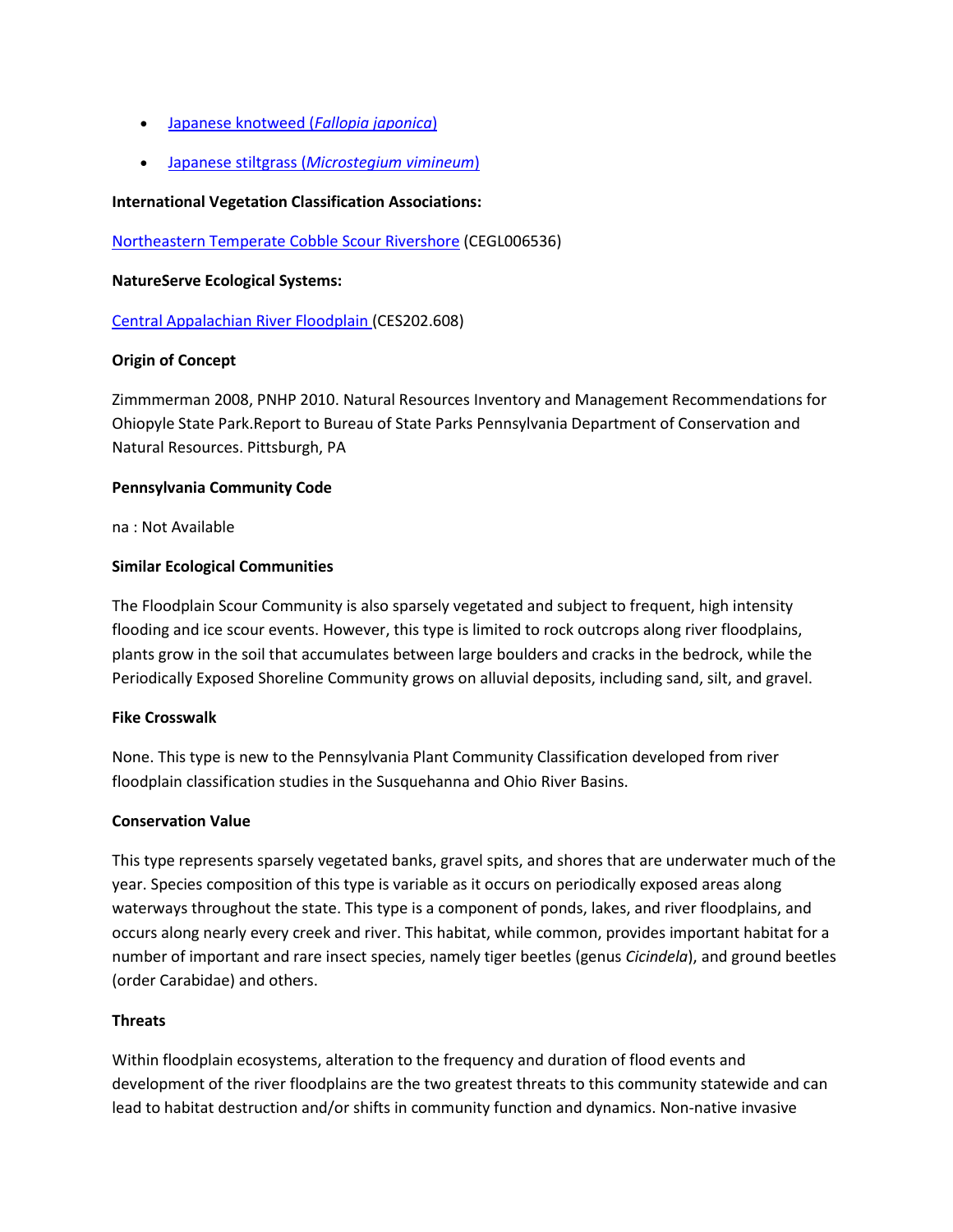plants may be equally devastating as native floodplain plants are displaced. Invasive non-native plants commonly dominate this community, especially near human development. Construction of flood-control and navigational dams has resulted in drastic changes to the timing and duration of flood events. These dams have, in some cases, slowed the river flow, resulting in deposition of finer sediments, favored by the invasive plants.

# **Management**

Direct impacts and habitat alteration should be avoided (e.g., roads, trails, filling of wetlands). Care should also be taken to control and prevent the spread of invasive species into these wetlands.

## **Research Needs**

This type is highly variable and species present are greatly influenced by the timing and duration of inundation. Large expanses of open gravel scour should be inventoried for rare plants and animals, especially insects.

# **Trends**

There is little to suggest that this type is increasing or decreasing in occurrence. Invasive plants able to tolerate flooded conditions may gain a foothold in these sites and contribute to an overall reduction in quality region-wide. Scour sites near urban and agricultural areas are susceptible to invasion.

## **Range Map**



## **Pennsylvania Range**

Statewide